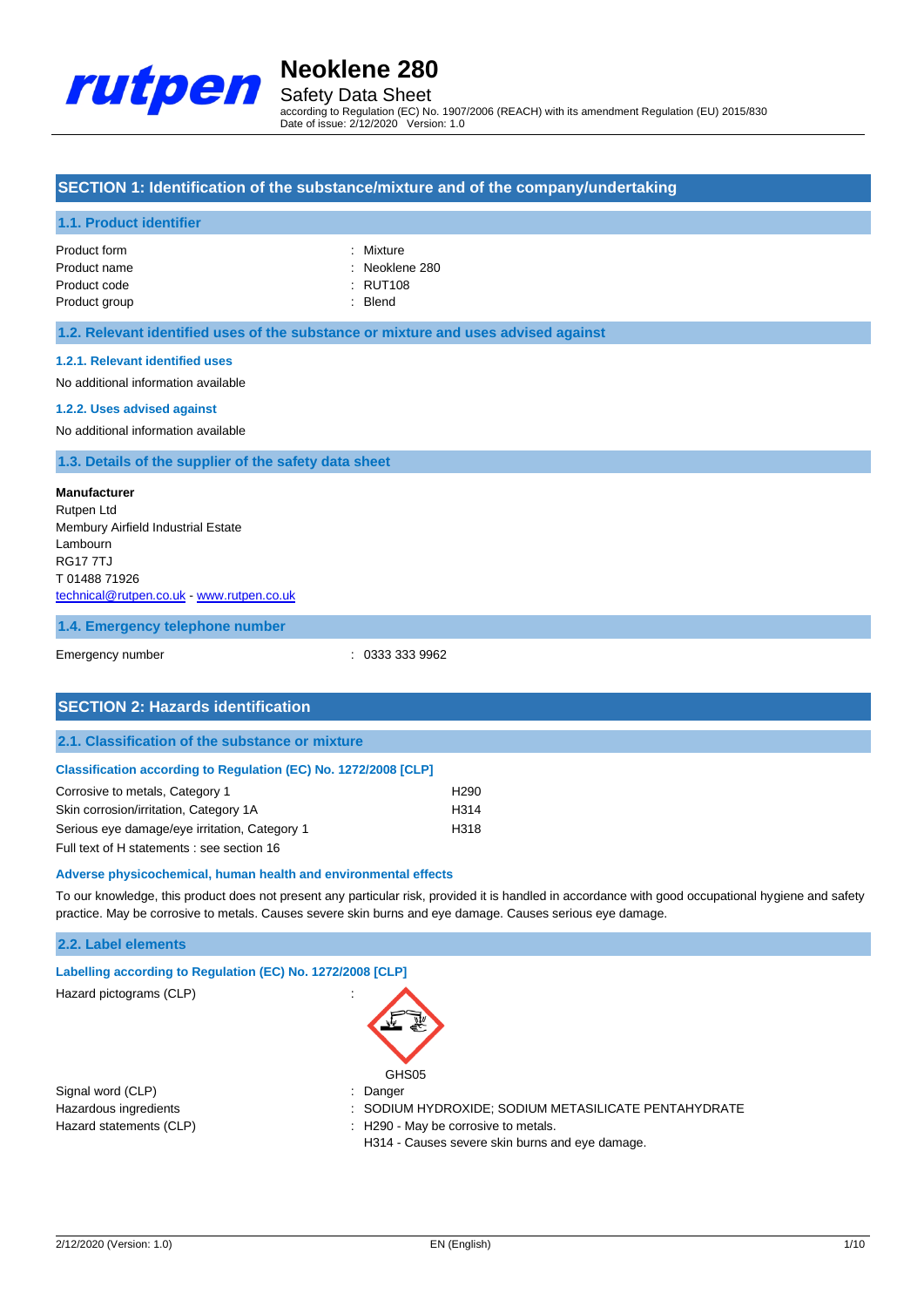# Safety Data Sheet

according to Regulation (EC) No. 1907/2006 (REACH) with its amendment Regulation (EU) 2015/830

| Precautionary statements (CLP) | : P210 - Keep away from heat, hot surfaces, sparks, open flames and other ignition sources.<br>No smoking.<br>P220 - Keep away from clothing and other combustible materials.<br>P280 - Wear protective gloves/protective clothing/eye protection/face protection/hearing    |
|--------------------------------|------------------------------------------------------------------------------------------------------------------------------------------------------------------------------------------------------------------------------------------------------------------------------|
|                                | protection.<br>P303+P361+P353+P310 - IF ON SKIN (or hair): Take off immediately all contaminated<br>clothing. Rinse skin with water/shower Immediately call a POISON CENTER or doctor.<br>P305+P351+P338+P310 - IF IN EYES: Rinse cautiously with water for several minutes. |
|                                | Remove contact lenses, if present and easy to do. Continue rinsing. Immediately call a<br>POISON CENTER or doctor.<br>P321 - Specific treatment (see supplemental first aid instruction on this label).                                                                      |

## **2.3. Other hazards**

No additional information available

## **SECTION 3: Composition/information on ingredients**

## **3.1. Substances**

## Not applicable

## **3.2. Mixtures**

| <b>Name</b>                      | <b>Product identifier</b>                                                | $\frac{9}{6}$   | <b>Classification according to</b><br><b>Requlation (EC) No.</b><br>1272/2008 [CLP] |
|----------------------------------|--------------------------------------------------------------------------|-----------------|-------------------------------------------------------------------------------------|
| SODIUM HYDROXIDE                 | (CAS-No.) 1310-73-2<br>(EC-No.) 215-185-5<br>(EC Index-No.) 011-002-00-6 | $\ge 50 - < 75$ | Skin Corr. 1A, H314                                                                 |
| SODIUM METASILICATE PENTAHYDRATE | (CAS-No.) 10213-79-3<br>(EC-No.) 229-912-9                               | $\ge 5 - < 15$  | Met. Corr. 1, H290<br>Skin Corr. 1A, H314<br>STOT SE 3. H335                        |
| sodium nitrite                   | (CAS-No.) 7632-00-0<br>(EC-No.) 231-555-9<br>(EC Index-No.) 007-010-00-4 | < 5             | Ox. Sol. 3, H272<br>Acute Tox. 3 (Oral), H301<br>Aquatic Acute 1, H400              |

| <b>Specific concentration limits:</b> |                                                                          |                                                                                                                                                               |
|---------------------------------------|--------------------------------------------------------------------------|---------------------------------------------------------------------------------------------------------------------------------------------------------------|
| <b>Name</b>                           | l Product identifier                                                     | <b>Specific concentration limits</b>                                                                                                                          |
| SODIUM HYDROXIDE                      | (CAS-No.) 1310-73-2<br>(EC-No.) 215-185-5<br>(EC Index-No.) 011-002-00-6 | $(0.5 ≤ C ≤ 2)$ Skin Irrit. 2, H315<br>$(0.5 ≤ C ≤ 2)$ Eye Irrit. 2, H319<br>$(2 \leq C \leq 5)$ Skin Corr. 1B, H314<br>$(5 \le C < 100)$ Skin Corr. 1A, H314 |

Full text of H-statements: see section 16

| <b>SECTION 4: First aid measures</b>                             |                                                                                                                                                         |
|------------------------------------------------------------------|---------------------------------------------------------------------------------------------------------------------------------------------------------|
| 4.1. Description of first aid measures                           |                                                                                                                                                         |
| First-aid measures general                                       | : Call a physician immediately.                                                                                                                         |
| First-aid measures after inhalation                              | : Remove person to fresh air and keep comfortable for breathing.                                                                                        |
| First-aid measures after skin contact                            | : Rinse skin with water/shower. Take off immediately all contaminated clothing. Call a<br>physician immediately.                                        |
| First-aid measures after eye contact                             | : Rinse cautiously with water for several minutes. Remove contact lenses, if present and easy<br>to do. Continue rinsing. Call a physician immediately. |
| First-aid measures after ingestion                               | : Rinse mouth. Do not induce vomiting. Call a physician immediately.                                                                                    |
| 4.2. Most important symptoms and effects, both acute and delayed |                                                                                                                                                         |
| Symptoms/effects after skin contact                              | : Burns.                                                                                                                                                |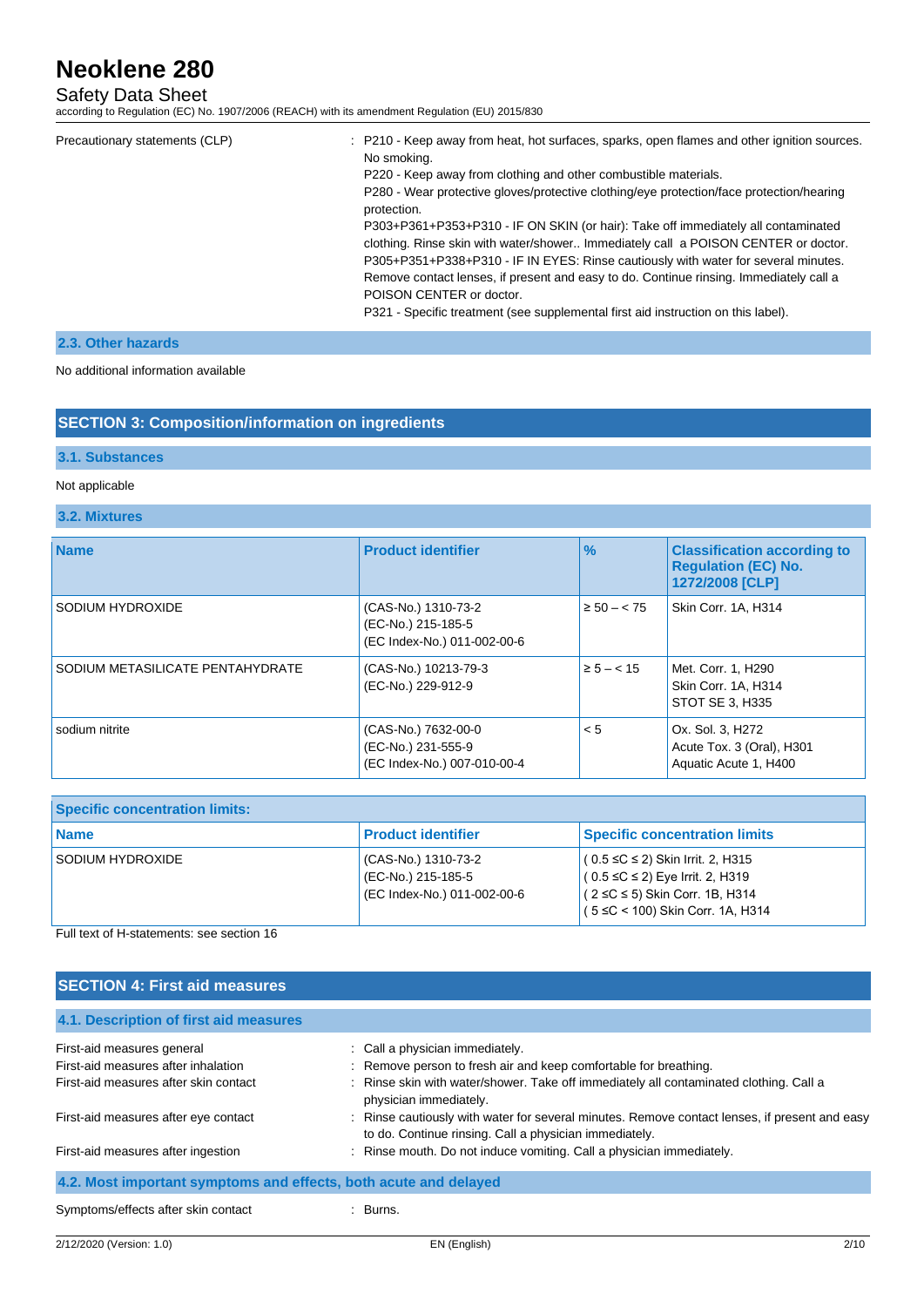# Safety Data Sheet

according to Regulation (EC) No. 1907/2006 (REACH) with its amendment Regulation (EU) 2015/830

| Symptoms/effects after eye contact | : Serious |
|------------------------------------|-----------|
| Symptoms/effects after ingestion   | : Burns.  |

: Serious damage to eyes.

**4.3. Indication of any immediate medical attention and special treatment needed**

Treat symptomatically.

| <b>SECTION 5: Firefighting measures</b>                    |                                                                                                                                             |
|------------------------------------------------------------|---------------------------------------------------------------------------------------------------------------------------------------------|
| 5.1. Extinguishing media                                   |                                                                                                                                             |
| Suitable extinguishing media                               | : Water spray. Dry powder. Foam. Carbon dioxide.                                                                                            |
| 5.2. Special hazards arising from the substance or mixture |                                                                                                                                             |
| Hazardous decomposition products in case of fire           | : Toxic fumes may be released.                                                                                                              |
| 5.3. Advice for firefighters                               |                                                                                                                                             |
| Protection during firefighting                             | : Do not attempt to take action without suitable protective equipment. Self-contained<br>breathing apparatus. Complete protective clothing. |

| <b>SECTION 6: Accidental release measures</b>             |                                                                                                                                                              |  |  |  |
|-----------------------------------------------------------|--------------------------------------------------------------------------------------------------------------------------------------------------------------|--|--|--|
|                                                           | 6.1. Personal precautions, protective equipment and emergency procedures                                                                                     |  |  |  |
| 6.1.1. For non-emergency personnel                        |                                                                                                                                                              |  |  |  |
| Emergency procedures                                      | : Ventilate spillage area. Avoid contact with skin and eyes. Do not breathe<br>dust/fume/gas/mist/vapours/spray.                                             |  |  |  |
| 6.1.2. For emergency responders                           |                                                                                                                                                              |  |  |  |
| Protective equipment                                      | Do not attempt to take action without suitable protective equipment. For further information<br>refer to section 8: "Exposure controls/personal protection". |  |  |  |
| <b>6.2. Environmental precautions</b>                     |                                                                                                                                                              |  |  |  |
| Avoid release to the environment.                         |                                                                                                                                                              |  |  |  |
| 6.3. Methods and material for containment and cleaning up |                                                                                                                                                              |  |  |  |
| Methods for cleaning up<br>Other information              | Mechanically recover the product. Take up liquid spill into absorbent material.<br>Dispose of materials or solid residues at an authorized site.             |  |  |  |
| 6.4. Reference to other sections                          |                                                                                                                                                              |  |  |  |
| For further information refer to section 13.              |                                                                                                                                                              |  |  |  |

| <b>SECTION 7: Handling and storage</b>                            |                                                                                                                                                                                                                                                                                                                           |
|-------------------------------------------------------------------|---------------------------------------------------------------------------------------------------------------------------------------------------------------------------------------------------------------------------------------------------------------------------------------------------------------------------|
| 7.1. Precautions for safe handling                                |                                                                                                                                                                                                                                                                                                                           |
| Precautions for safe handling<br>Hygiene measures                 | Ensure good ventilation of the work station. Wear personal protective equipment. Avoid<br>contact with skin and eyes. Do not breathe dust/fume/gas/mist/vapours/spray.<br>: Do not eat, drink or smoke when using this product. Always wash hands after handling the<br>product. Wash contaminated clothing before reuse. |
| 7.2. Conditions for safe storage, including any incompatibilities |                                                                                                                                                                                                                                                                                                                           |
| Storage conditions<br>Incompatible materials                      | : Store in a well-ventilated place. Keep cool. Store in corrosive resistant container with a<br>resistant inner liner. Keep only in original container. Store locked up.<br>: Metals.                                                                                                                                     |
| 7.3. Specific end use(s)                                          |                                                                                                                                                                                                                                                                                                                           |
| No additional information available                               |                                                                                                                                                                                                                                                                                                                           |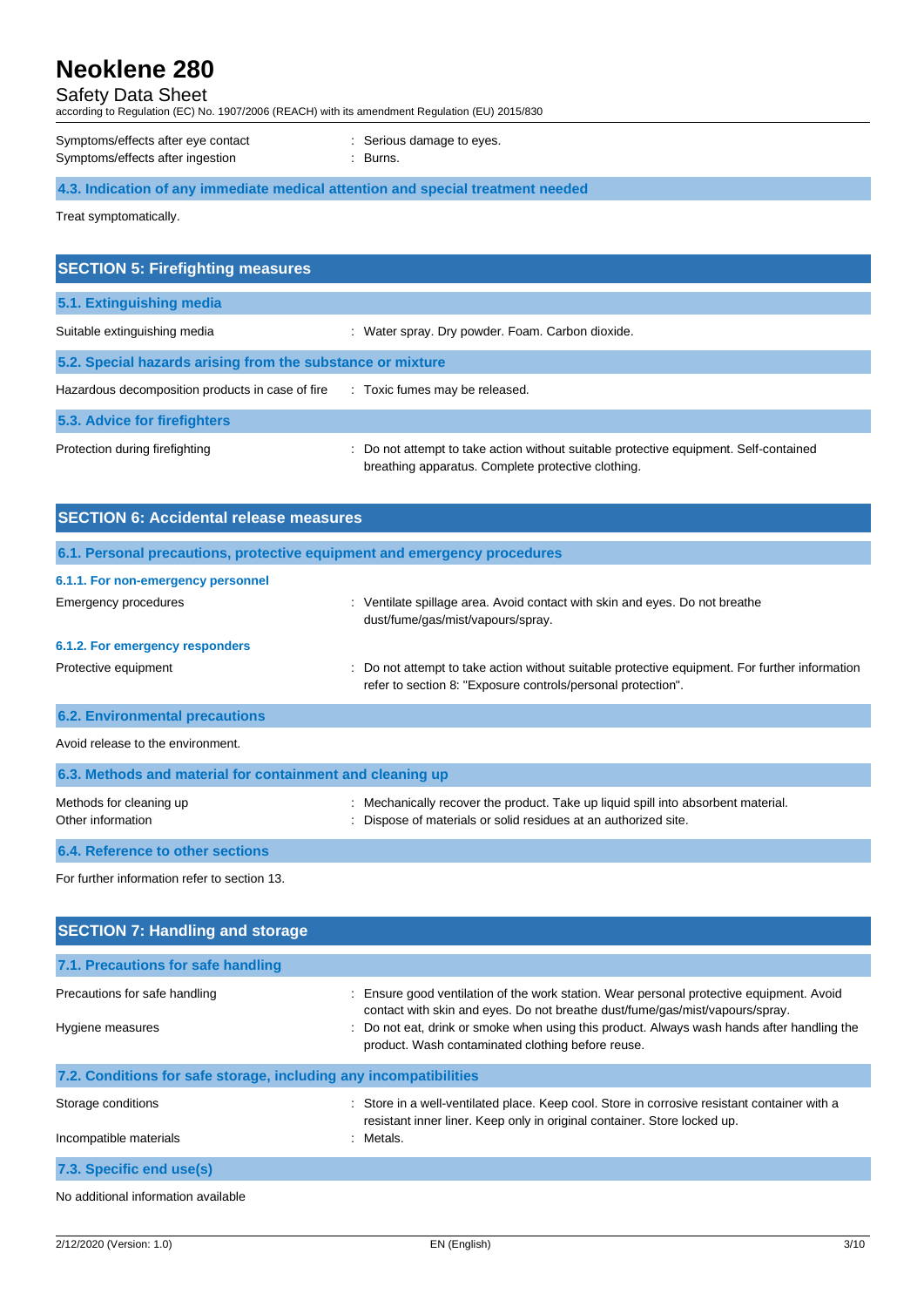## Safety Data Sheet

according to Regulation (EC) No. 1907/2006 (REACH) with its amendment Regulation (EU) 2015/830

## **SECTION 8: Exposure controls/personal protection**

## **8.1. Control parameters**

No additional information available

**8.2. Exposure controls**

### **Appropriate engineering controls:**

Ensure good ventilation of the work station.

| Hand protection:                                                         |
|--------------------------------------------------------------------------|
| Protective gloves                                                        |
|                                                                          |
| Eye protection:                                                          |
| Safety glasses                                                           |
|                                                                          |
| Skin and body protection:                                                |
| Wear suitable protective clothing                                        |
|                                                                          |
| <b>Respiratory protection:</b>                                           |
| In case of insufficient ventilation, wear suitable respiratory equipment |

### **Personal protective equipment symbol(s):**



**Environmental exposure controls:** Avoid release to the environment.

# **SECTION 9: Physical and chemical properties**

**9.1. Information on basic physical and chemical properties**

| Physical state                                  | : Solid             |
|-------------------------------------------------|---------------------|
| Appearance                                      | Fine white powder.  |
| Colour                                          | : Off-white.        |
| Odour                                           | No data available   |
| Odour threshold                                 | : No data available |
| рH                                              | : No data available |
| pH solution                                     | : 1 (11 – 14) $%$   |
| Relative evaporation rate (butylacetate=1)      | : No data available |
| Melting point                                   | : Not applicable    |
| Freezing point                                  | : Not applicable    |
| Boiling point                                   | : No data available |
| Flash point                                     | Not applicable      |
| Auto-ignition temperature                       | : Not applicable    |
| Decomposition temperature                       | No data available   |
| Flammability (solid, gas)                       | Not applicable      |
| Vapour pressure                                 | : No data available |
| Relative vapour density at 20 °C                | No data available   |
| Relative density                                | No data available   |
| Solubility                                      | Easily soluble.     |
| Partition coefficient n-octanol/water (Log Pow) | No data available   |
| Viscosity, kinematic                            | No data available   |
|                                                 |                     |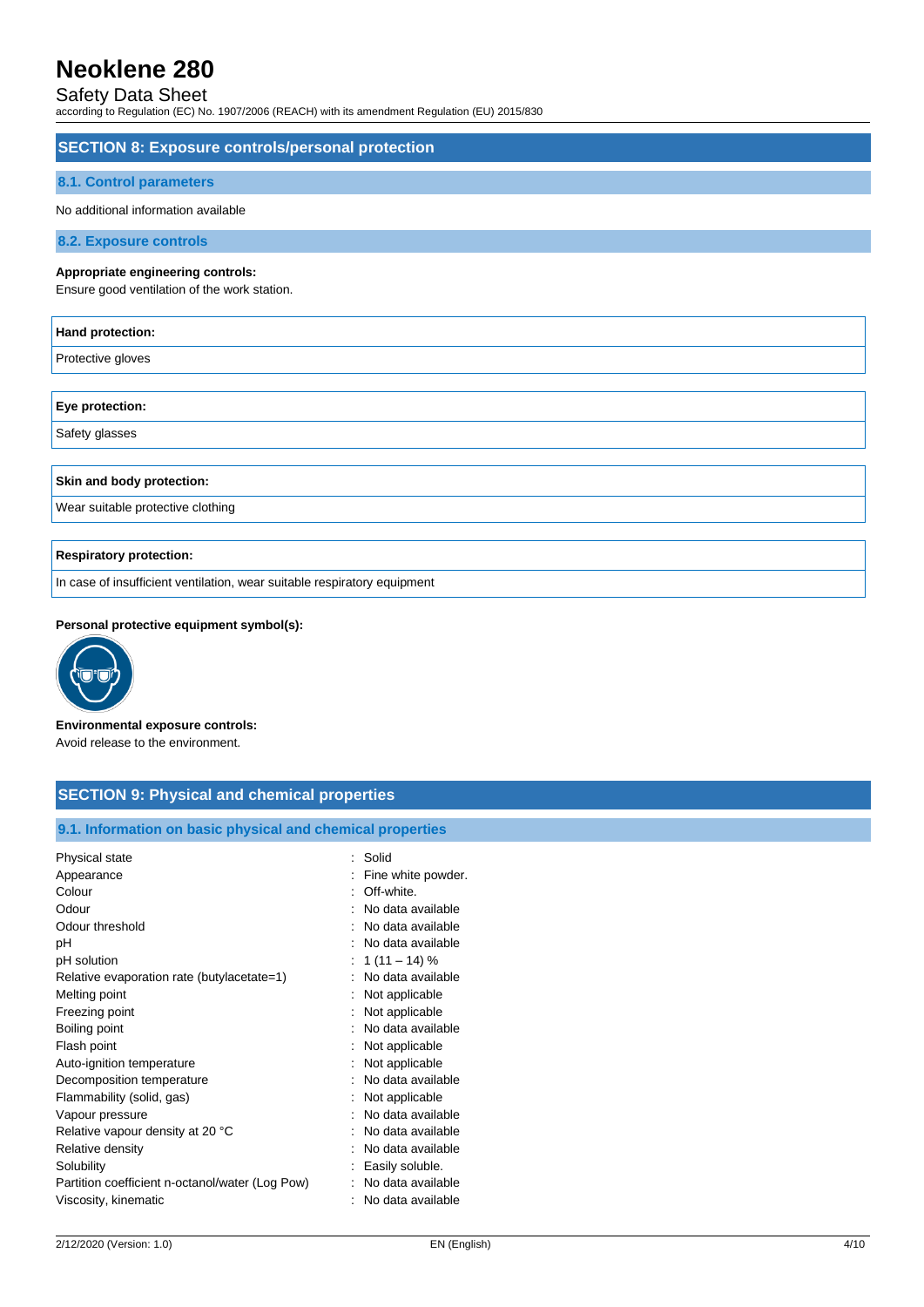# Safety Data Sheet

according to Regulation (EC) No. 1907/2006 (REACH) with its amendment Regulation (EU) 2015/830

| Viscosity, dynamic          | : No data available |
|-----------------------------|---------------------|
| <b>Explosive properties</b> | : No data available |
| Oxidising properties        | : No data available |
| Explosive limits            | : Not applicable    |

**9.2. Other information**

No additional information available

## **SECTION 10: Stability and reactivity**

## **10.1. Reactivity**

The product is non-reactive under normal conditions of use, storage and transport.

**10.2. Chemical stability**

Stable under normal conditions.

**10.3. Possibility of hazardous reactions**

No dangerous reactions known under normal conditions of use.

**10.4. Conditions to avoid**

None under recommended storage and handling conditions (see section 7).

**10.5. Incompatible materials**

metals.

**10.6. Hazardous decomposition products**

Under normal conditions of storage and use, hazardous decomposition products should not be produced.

| <b>SECTION 11: Toxicological information</b>     |                                    |  |
|--------------------------------------------------|------------------------------------|--|
| 11.1. Information on toxicological effects       |                                    |  |
| Acute toxicity (oral)<br>Acute toxicity (dermal) | : Not classified<br>Not classified |  |
| Acute toxicity (inhalation)                      | : Not classified                   |  |
| Skin corrosion/irritation                        | Causes severe skin burns.          |  |
| Serious eye damage/irritation                    | Causes serious eye damage.         |  |
| Respiratory or skin sensitisation                | Not classified                     |  |
| Germ cell mutagenicity                           | Not classified                     |  |
| Carcinogenicity                                  | Not classified                     |  |
| Reproductive toxicity                            | : Not classified                   |  |
| STOT-single exposure                             | : Not classified                   |  |
| STOT-repeated exposure                           | : Not classified                   |  |
| Aspiration hazard                                | Not classified                     |  |
|                                                  |                                    |  |
| <b>CECTION 12: Ecological information</b>        |                                    |  |

| <b>PULOTION TE. LOOPGICAL INTOITIQUOTI</b> |                                                                                                                                                                                                               |
|--------------------------------------------|---------------------------------------------------------------------------------------------------------------------------------------------------------------------------------------------------------------|
| <b>12.1. Toxicity</b>                      |                                                                                                                                                                                                               |
| Ecology - general                          | : The product is not considered harmful to aquatic organisms nor to cause long-term adverse<br>effects in the environment. Before neutralisation, the product may represent a danger to<br>aquatic organisms. |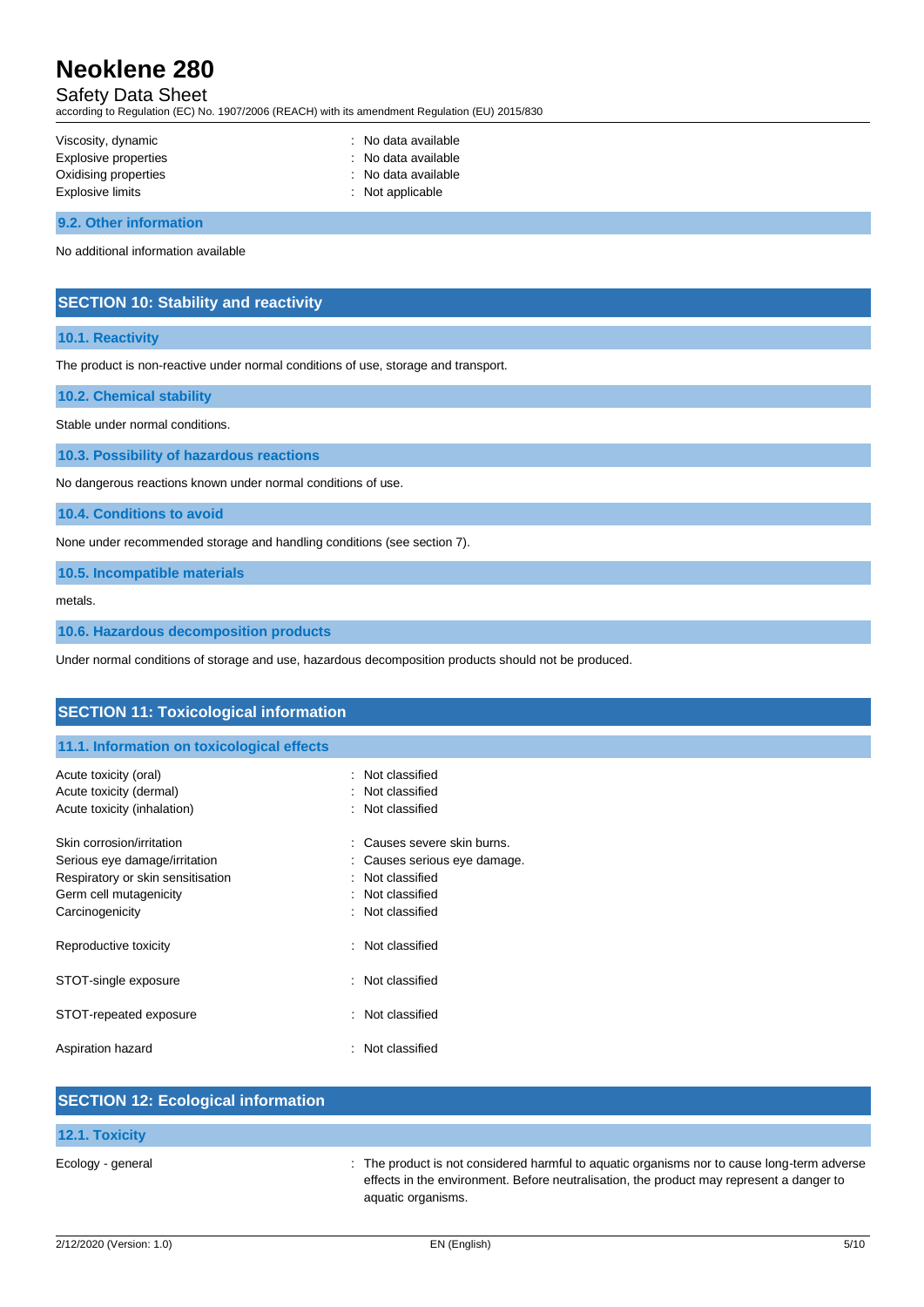# Safety Data Sheet

according to Regulation (EC) No. 1907/2006 (REACH) with its amendment Regulation (EU) 2015/830

| : Not classified<br>Hazardous to the aquatic environment, short-term<br>(acute)<br>: Not classified<br>Hazardous to the aquatic environment, long-term<br>(chronic)<br>Not rapidly degradable |
|-----------------------------------------------------------------------------------------------------------------------------------------------------------------------------------------------|
| 12.2. Persistence and degradability                                                                                                                                                           |
| No additional information available                                                                                                                                                           |
| 12.3. Bioaccumulative potential                                                                                                                                                               |
| No additional information available                                                                                                                                                           |
| 12.4. Mobility in soil                                                                                                                                                                        |
| No additional information available                                                                                                                                                           |
| 12.5. Results of PBT and vPvB assessment                                                                                                                                                      |
| No additional information available                                                                                                                                                           |
| 12.6. Other adverse effects                                                                                                                                                                   |

No additional information available

# **SECTION 13: Disposal considerations**

**13.1. Waste treatment methods**

Waste treatment methods : Dispose of contents/container in accordance with licensed collector's sorting instructions.

# **SECTION 14: Transport information**

## In accordance with ADR / RID / IMDG / IATA / ADN

| <b>ADR</b>                                                        | <b>IMDG</b>                                             | <b>IATA</b>                                          | <b>ADN</b>                                              | <b>RID</b>                                              |  |
|-------------------------------------------------------------------|---------------------------------------------------------|------------------------------------------------------|---------------------------------------------------------|---------------------------------------------------------|--|
| 14.1. UN number                                                   |                                                         |                                                      |                                                         |                                                         |  |
| <b>UN 1759</b>                                                    | <b>UN 1759</b>                                          | <b>UN 1759</b>                                       | <b>UN 1759</b>                                          | <b>UN 1759</b>                                          |  |
| 14.2. UN proper shipping name                                     |                                                         |                                                      |                                                         |                                                         |  |
| CORROSIVE SOLID,<br>N.O.S. (CONTAINS)                             | CORROSIVE SOLID.<br>N.O.S. (CONTAINS)                   | Corrosive solid, n.o.s.<br>(CONTAINS)                | <b>CORROSIVE SOLID.</b><br>N.O.S. (CONTAINS)            | CORROSIVE SOLID,<br>N.O.S. (CONTAINS)                   |  |
| <b>Transport document description</b>                             |                                                         |                                                      |                                                         |                                                         |  |
| UN 1759 CORROSIVE<br>SOLID, N.O.S.<br>$(CONTAINS)$ , 8, II, $(E)$ | UN 1759 CORROSIVE<br>SOLID, N.O.S.<br>(CONTAINS), 8, II | UN 1759 Corrosive solid.<br>n.o.s. (CONTAINS), 8, II | UN 1759 CORROSIVE<br>SOLID, N.O.S.<br>(CONTAINS), 8, II | UN 1759 CORROSIVE<br>SOLID, N.O.S.<br>(CONTAINS), 8, II |  |
| 14.3. Transport hazard class(es)                                  |                                                         |                                                      |                                                         |                                                         |  |
| 8                                                                 | 8                                                       | 8                                                    | 8                                                       | 8                                                       |  |
|                                                                   |                                                         |                                                      |                                                         |                                                         |  |
| 14.4. Packing group                                               |                                                         |                                                      |                                                         |                                                         |  |
| Ш                                                                 | Ш                                                       | Ш                                                    | Ш                                                       | Ш                                                       |  |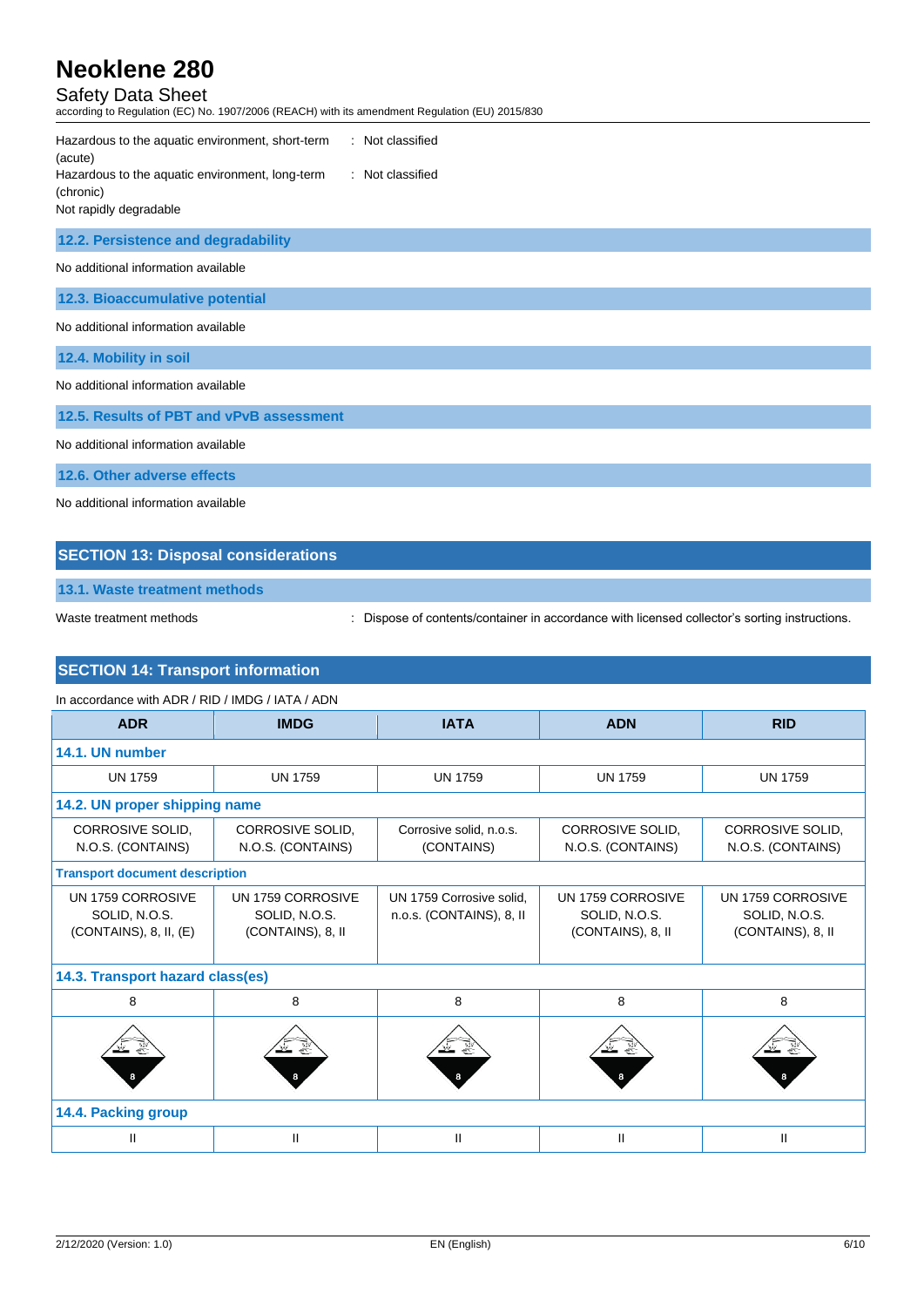## Safety Data Sheet

according to Regulation (EC) No. 1907/2006 (REACH) with its amendment Regulation (EU) 2015/830

| <b>14.5. Environmental hazards</b>                                                                      |                      |                                                    |                                       |                                       |  |
|---------------------------------------------------------------------------------------------------------|----------------------|----------------------------------------------------|---------------------------------------|---------------------------------------|--|
|                                                                                                         |                      |                                                    |                                       |                                       |  |
| Dangerous for the<br>Dangerous for the<br>environment : No<br>environment : No<br>Marine pollutant : No |                      | Dangerous for the<br>environment : No              | Dangerous for the<br>environment : No | Dangerous for the<br>environment : No |  |
| No supplementary information available                                                                  |                      |                                                    |                                       |                                       |  |
| 14.6. Special precautions for user                                                                      |                      |                                                    |                                       |                                       |  |
| <b>Overland transport</b>                                                                               |                      |                                                    |                                       |                                       |  |
| Classification code (ADR)                                                                               | C <sub>10</sub><br>÷ |                                                    |                                       |                                       |  |
| Special provisions (ADR)                                                                                | 274                  |                                                    |                                       |                                       |  |
| Limited quantities (ADR)                                                                                | 1kg                  |                                                    |                                       |                                       |  |
| Excepted quantities (ADR)                                                                               | E <sub>2</sub>       |                                                    |                                       |                                       |  |
| Packing instructions (ADR)                                                                              |                      | P002, IBC08                                        |                                       |                                       |  |
| Special packing provisions (ADR)<br>Mixed packing provisions (ADR)                                      | B4<br>: MP10         |                                                    |                                       |                                       |  |
| Portable tank and bulk container instructions (ADR)                                                     | $\therefore$ T3      |                                                    |                                       |                                       |  |
| Portable tank and bulk container special provisions                                                     | $\therefore$ TP33    |                                                    |                                       |                                       |  |
| (ADR)                                                                                                   |                      |                                                    |                                       |                                       |  |
| Tank code (ADR)                                                                                         |                      | : SGAN, L4BN                                       |                                       |                                       |  |
| Vehicle for tank carriage                                                                               | AT                   |                                                    |                                       |                                       |  |
| Transport category (ADR)                                                                                | $\therefore$ 2       |                                                    |                                       |                                       |  |
| Special provisions for carriage - Packages (ADR)                                                        | $\therefore$ V11     |                                                    |                                       |                                       |  |
| Hazard identification number (Kemler No.)                                                               | 80<br>÷              |                                                    |                                       |                                       |  |
| Orange plates                                                                                           |                      | 80<br>1759                                         |                                       |                                       |  |
| Tunnel restriction code (ADR)<br>EAC code                                                               | E<br>÷.<br>2X<br>÷   |                                                    |                                       |                                       |  |
| <b>Transport by sea</b>                                                                                 |                      |                                                    |                                       |                                       |  |
| Special provisions (IMDG)                                                                               | 274                  |                                                    |                                       |                                       |  |
| Limited quantities (IMDG)                                                                               | 1 kg                 |                                                    |                                       |                                       |  |
| Excepted quantities (IMDG)                                                                              | E <sub>2</sub>       |                                                    |                                       |                                       |  |
| Packing instructions (IMDG)                                                                             | P002                 |                                                    |                                       |                                       |  |
| IBC packing instructions (IMDG)                                                                         | IBC08                |                                                    |                                       |                                       |  |
| IBC special provisions (IMDG)<br>Tank instructions (IMDG)                                               | T <sub>3</sub>       | B21, B4                                            |                                       |                                       |  |
| Tank special provisions (IMDG)                                                                          | <b>TP33</b>          |                                                    |                                       |                                       |  |
| EmS-No. (Fire)                                                                                          | $: F-A$              |                                                    |                                       |                                       |  |
| EmS-No. (Spillage)                                                                                      | $S-B$                |                                                    |                                       |                                       |  |
| Stowage category (IMDG)                                                                                 | : A                  |                                                    |                                       |                                       |  |
| Properties and observations (IMDG)                                                                      |                      | : Causes burns to skin, eyes and mucous membranes. |                                       |                                       |  |
| Air transport                                                                                           |                      |                                                    |                                       |                                       |  |
| PCA Excepted quantities (IATA)                                                                          | $\div$ E2            |                                                    |                                       |                                       |  |
| PCA Limited quantities (IATA)                                                                           | : Y844               |                                                    |                                       |                                       |  |
| PCA limited quantity max net quantity (IATA)                                                            | 5kg                  |                                                    |                                       |                                       |  |
| PCA packing instructions (IATA)                                                                         | : 859                |                                                    |                                       |                                       |  |
| PCA max net quantity (IATA)<br>CAO packing instructions (IATA)                                          | : 15kg<br>: 863      |                                                    |                                       |                                       |  |
| CAO max net quantity (IATA)                                                                             | : 50kg               |                                                    |                                       |                                       |  |
| Special provisions (IATA)                                                                               |                      | : A3, A803                                         |                                       |                                       |  |
| ERG code (IATA)                                                                                         | $\cdot$ 8L           |                                                    |                                       |                                       |  |
| Inland waterway transport                                                                               |                      |                                                    |                                       |                                       |  |
| Classification code (ADN)                                                                               | $\therefore$ C10     |                                                    |                                       |                                       |  |
| Special provisions (ADN)                                                                                | : 274                |                                                    |                                       |                                       |  |
| Limited quantities (ADN)                                                                                | : 1 kg               |                                                    |                                       |                                       |  |
| Excepted quantities (ADN)                                                                               | $\therefore$ E2      |                                                    |                                       |                                       |  |
| Equipment required (ADN)                                                                                | $:$ PP, EP           |                                                    |                                       |                                       |  |
| Number of blue cones/lights (ADN)                                                                       | $\therefore$ 0       |                                                    |                                       |                                       |  |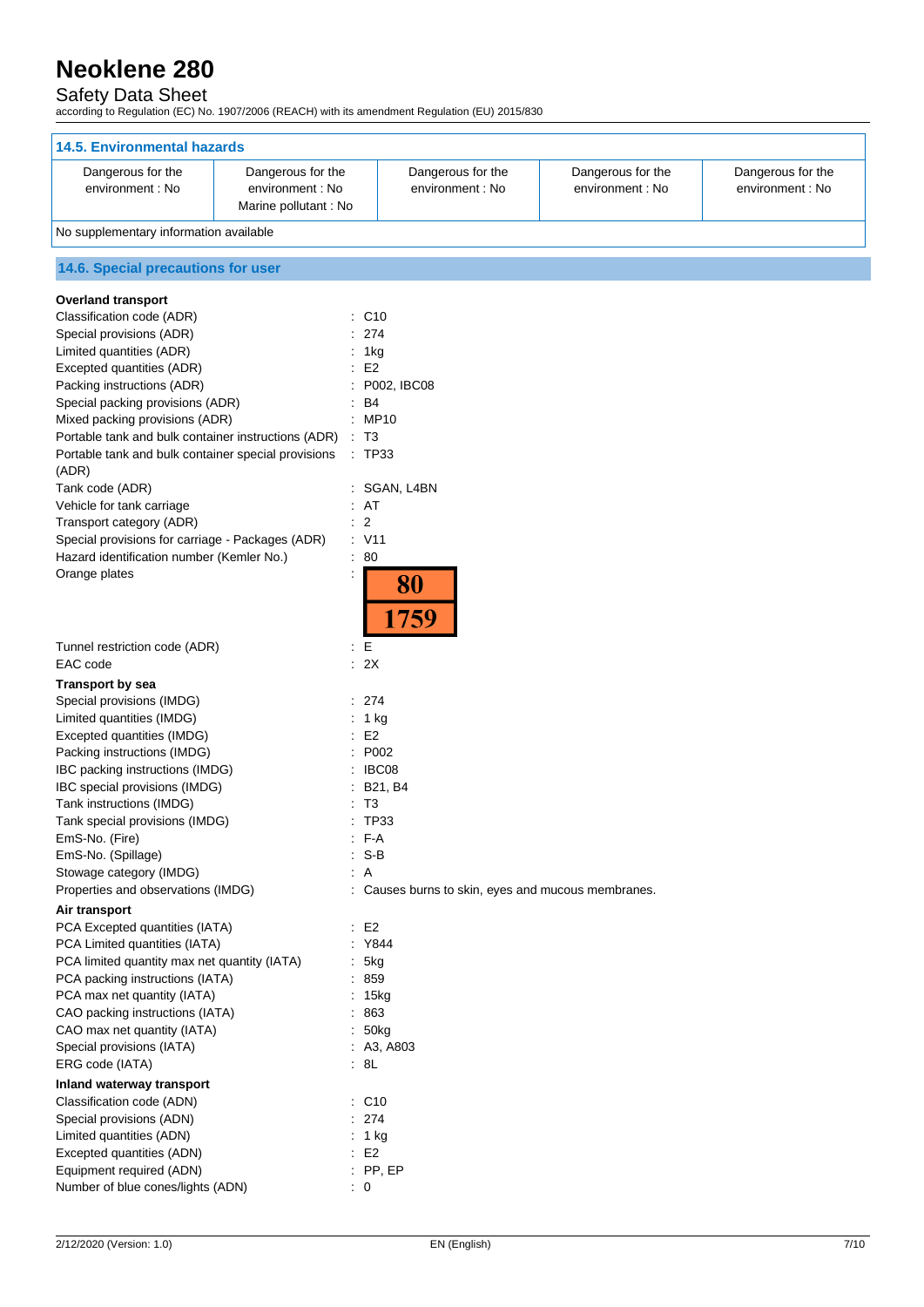# Safety Data Sheet

according to Regulation (EC) No. 1907/2006 (REACH) with its amendment Regulation (EU) 2015/830

| <b>Rail transport</b>                               |                   |
|-----------------------------------------------------|-------------------|
|                                                     |                   |
| Classification code (RID)                           | $\therefore$ C10  |
| Special provisions (RID)                            | : 274             |
| Limited quantities (RID)                            | : 1kg             |
| Excepted quantities (RID)                           | : E2              |
| Packing instructions (RID)                          | : P002, IBC08     |
| Special packing provisions (RID)                    | : B4              |
| Mixed packing provisions (RID)                      | : MP10            |
| Portable tank and bulk container instructions (RID) | : T3              |
| Portable tank and bulk container special provisions | : TP33            |
| (RID)                                               |                   |
| Tank codes for RID tanks (RID)                      | : SGAN, L4BN      |
| Transport category (RID)                            | $\cdot$ 2         |
| Special provisions for carriage – Packages (RID)    | : W11             |
| Colis express (express parcels) (RID)               | $\therefore$ CE10 |
| Hazard identification number (RID)                  | 80                |

**14.7. Transport in bulk according to Annex II of Marpol and the IBC Code**

### Not applicable

## **SECTION 15: Regulatory information**

## **15.1. Safety, health and environmental regulations/legislation specific for the substance or mixture**

### **15.1.1. EU-Regulations**

Contains no REACH substances with Annex XVII restrictions

Contains no substance on the REACH candidate list

Contains no REACH Annex XIV substances

Contains no substance subject to Regulation (EU) No 649/2012 of the European Parliament and of the Council of 4 July 2012 concerning the export and import of hazardous chemicals.

Contains no substance subject to Regulation (EU) No 2019/1021 of the European Parliament and of the Council of 20 June 2019 on persistent organic pollutants

## **15.1.2. National regulations**

### **Germany**

| Water hazard class (WGK)                         | : WGK 1, Slightly hazardous to water (Classification according to AwSV, Annex 1) |
|--------------------------------------------------|----------------------------------------------------------------------------------|
| Hazardous Incident Ordinance (12. BImSchV)       | : Is not subject of the Hazardous Incident Ordinance (12. BImSchV)               |
| <b>Netherlands</b>                               |                                                                                  |
| SZW-lijst van kankerverwekkende stoffen          | : None of the components are listed                                              |
| SZW-lijst van mutagene stoffen                   | : None of the components are listed                                              |
| NIET-limitatieve lijst van voor de voortplanting | : None of the components are listed                                              |
| giftige stoffen - Borstvoeding                   |                                                                                  |
| NIET-limitatieve lijst van voor de voortplanting | : None of the components are listed                                              |
| giftige stoffen - Vruchtbaarheid                 |                                                                                  |
| NIET-limitatieve lijst van voor de voortplanting | : None of the components are listed                                              |
| giftige stoffen - Ontwikkeling                   |                                                                                  |
| <b>Denmark</b>                                   |                                                                                  |
| Danish National Regulations                      | : Young people below the age of 18 years are not allowed to use the product      |

**15.2. Chemical safety assessment**

No chemical safety assessment has been carried out

## **SECTION 16: Other information**

| Abbreviations and acronyms: |                                                                                                 |
|-----------------------------|-------------------------------------------------------------------------------------------------|
| <b>ADN</b>                  | European Agreement concerning the International Carriage of Dangerous Goods by Inland Waterways |
| <b>ADR</b>                  | European Agreement concerning the International Carriage of Dangerous Goods by Road             |
| <b>ATE</b>                  | <b>Acute Toxicity Estimate</b>                                                                  |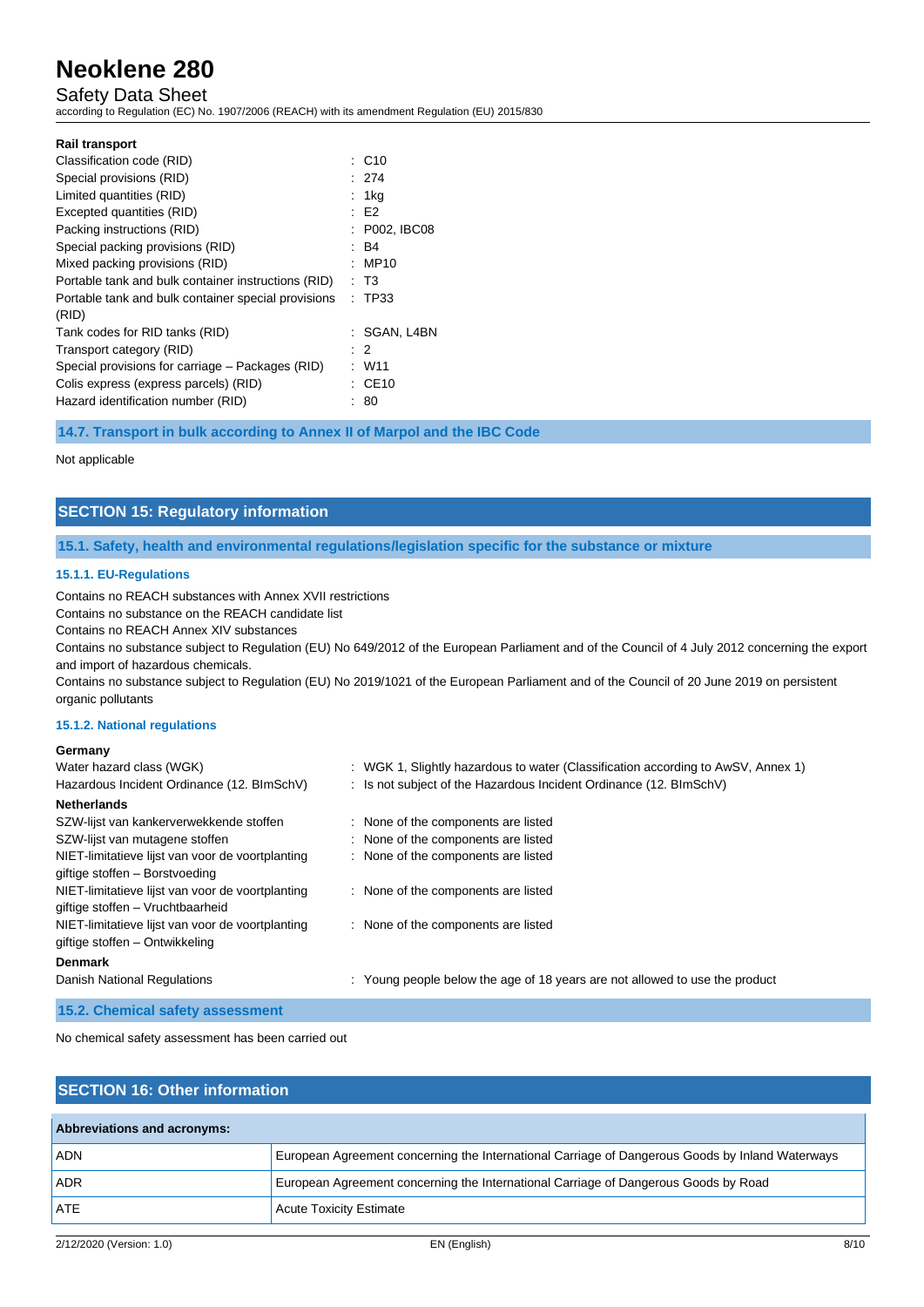# Safety Data Sheet

according to Regulation (EC) No. 1907/2006 (REACH) with its amendment Regulation (EU) 2015/830

| <b>BLV</b>   | Biological limit value                                                                            |
|--------------|---------------------------------------------------------------------------------------------------|
| CAS-No.      | <b>Chemical Abstract Service number</b>                                                           |
| <b>CLP</b>   | Classification Labelling Packaging Regulation; Regulation (EC) No 1272/2008                       |
| <b>DMEL</b>  | <b>Derived Minimal Effect level</b>                                                               |
| <b>DNEL</b>  | Derived-No Effect Level                                                                           |
| <b>EC50</b>  | Median effective concentration                                                                    |
| EC-No.       | European Community number                                                                         |
| EN           | European Standard                                                                                 |
| <b>IATA</b>  | International Air Transport Association                                                           |
| <b>IMDG</b>  | International Maritime Dangerous Goods                                                            |
| <b>LC50</b>  | Median lethal concentration                                                                       |
| LD50         | Median lethal dose                                                                                |
| LOAEL        | Lowest Observed Adverse Effect Level                                                              |
| <b>NOAEC</b> | No-Observed Adverse Effect Concentration                                                          |
| <b>NOAEL</b> | No-Observed Adverse Effect Level                                                                  |
| <b>NOEC</b>  | No-Observed Effect Concentration                                                                  |
| <b>OEL</b>   | Occupational Exposure Limit                                                                       |
| <b>PBT</b>   | Persistent Bioaccumulative Toxic                                                                  |
| PNEC         | <b>Predicted No-Effect Concentration</b>                                                          |
| <b>REACH</b> | Registration, Evaluation, Authorisation and Restriction of Chemicals Regulation (EC) No 1907/2006 |
| <b>RID</b>   | Regulations concerning the International Carriage of Dangerous Goods by Rail                      |
| <b>SDS</b>   | Safety Data Sheet                                                                                 |
| vPvB         | Very Persistent and Very Bioaccumulative                                                          |
| <b>WGK</b>   | <b>Water Hazard Class</b>                                                                         |

| Classification according to Regulation (EC) No. 1272/2008 [CLP]: |                  |  |
|------------------------------------------------------------------|------------------|--|
| Met. Corr. 1                                                     | H <sub>290</sub> |  |
| Skin Corr. 1A                                                    | H314             |  |
| Eye Dam. 1                                                       | H318             |  |

| Full text of H- and EUH-statements: |                                                                                            |
|-------------------------------------|--------------------------------------------------------------------------------------------|
| Acute Tox. 3 (Oral)                 | Acute toxicity (oral), Category 3                                                          |
| Aquatic Acute 1                     | Hazardous to the aquatic environment - Acute Hazard, Category 1                            |
| Eye Irrit. 2                        | Serious eye damage/eye irritation, Category 2                                              |
| Met. Corr. 1                        | Corrosive to metals, Category 1                                                            |
| Ox. Sol. 3                          | Oxidising Solids, Category 3                                                               |
| Skin Corr. 1A                       | Skin corrosion/irritation, Category 1A                                                     |
| Skin Corr. 1B                       | Skin corrosion/irritation, Category 1B                                                     |
| Skin Irrit. 2                       | Skin corrosion/irritation, Category 2                                                      |
| STOT SE 3                           | Specific target organ toxicity — Single exposure, Category 3, Respiratory tract irritation |
| H <sub>2</sub> 72                   | May intensify fire; oxidiser.                                                              |